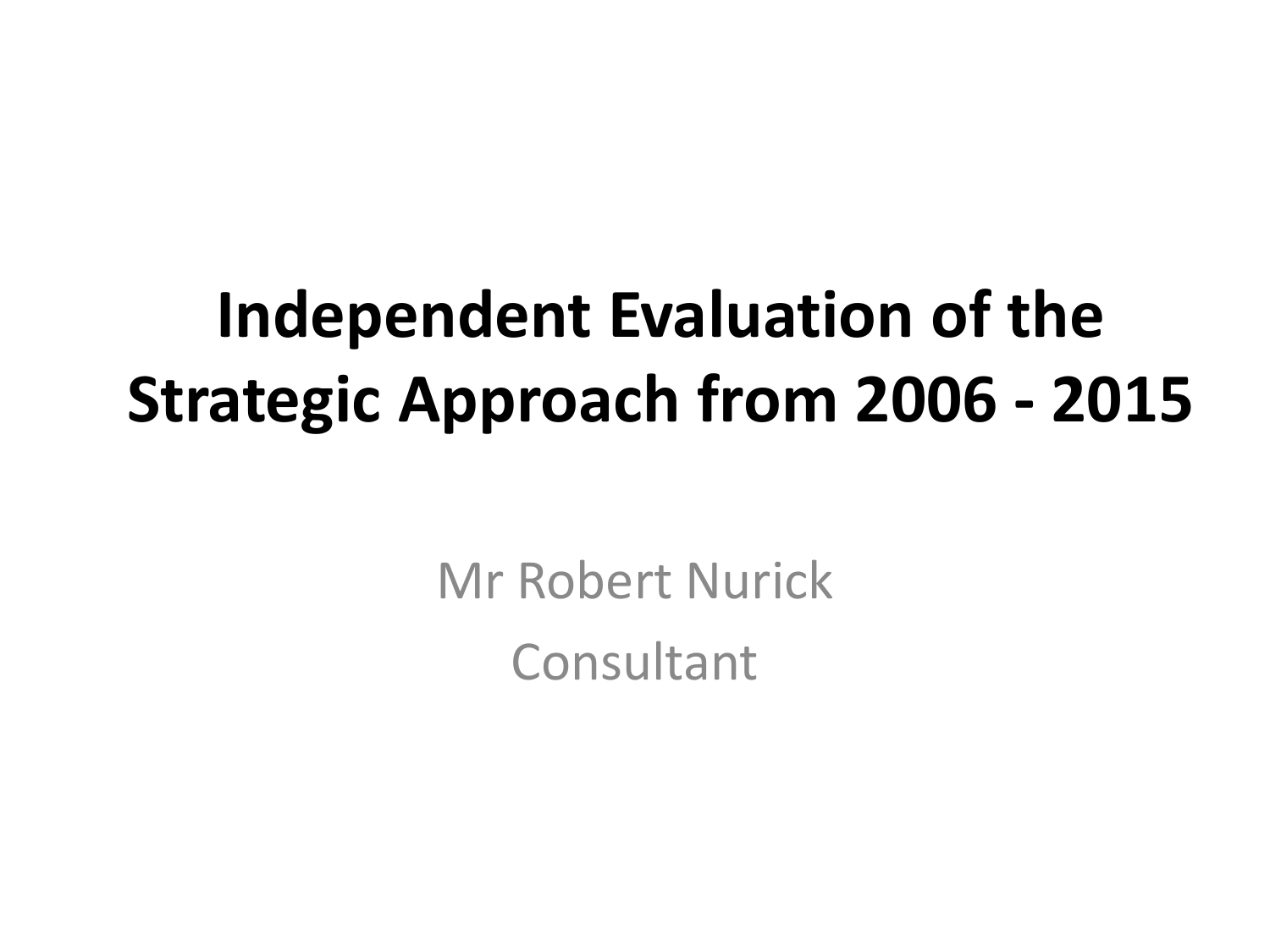# Objectives of Evaluation

- Set out in Annex to ICCM Resolution IV/4
- Assess the strengths, weaknesses and gaps in implementing the SAICM 2006-2015
- Outcome of the evaluation will enable the inter-sessional process to develop recommendations and enable ICCM5 to take a decision on sound management of chemicals and waste beyond 2020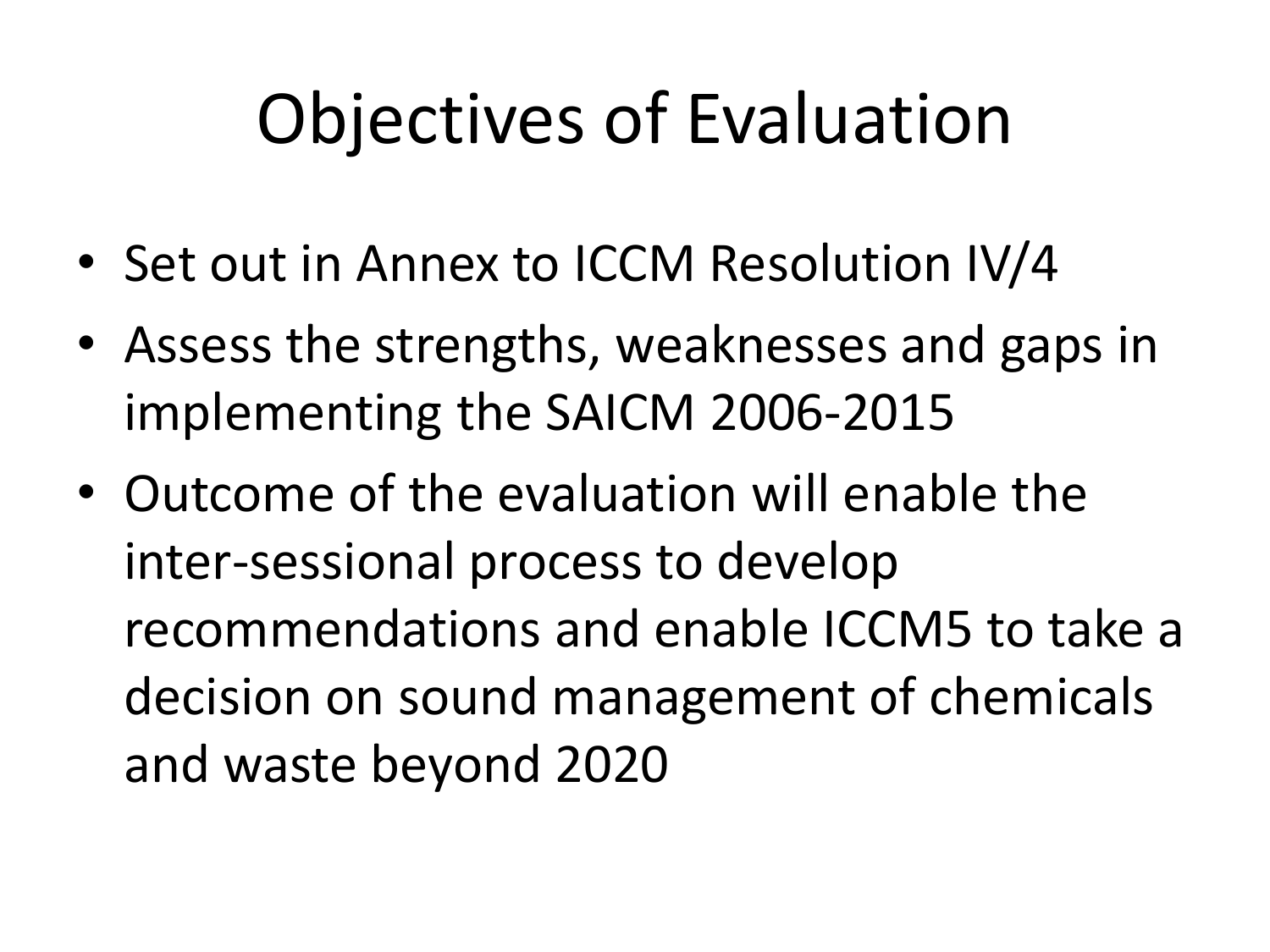#### Available Documents

#### **Main documents:**

- SAICM/IP.1/5 Interim report of the independent evaluation of the Strategic Approach for 2006 – 2015
- SAICM/IP.1/5/Add.1 Interim report for the independent evaluation of the Strategic Approach for 2006 - 2015 - Section (VI) F: Identifying and taking action on regional and sub-regional needs for advancing sound management of chemicals and waste

#### **Other document:**

• SAICM/IP.1/INF/4 – Independent evaluation focus group sessions - Note by the Independent Evaluator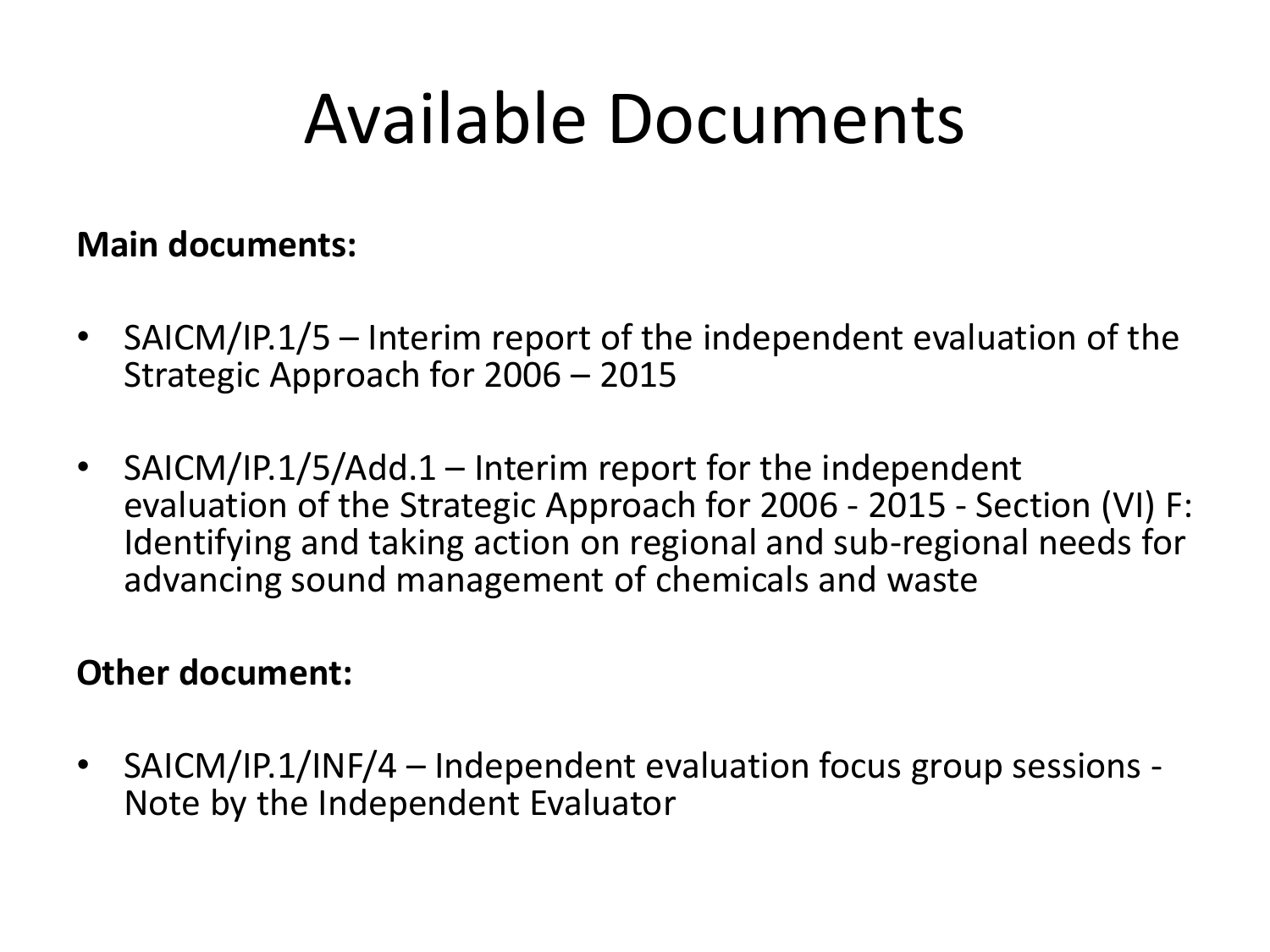# Evaluation Approach

- Inclusive and participatory evaluation process
- Work closely with the regional and national focal points through their responsibilities to act as an effective conduit for communication on SAICM
- Work with focal points and stakeholders from civil society organizations, trade unions, health, industry and the United Nations agencies
- Grounded in a Theory of Change approach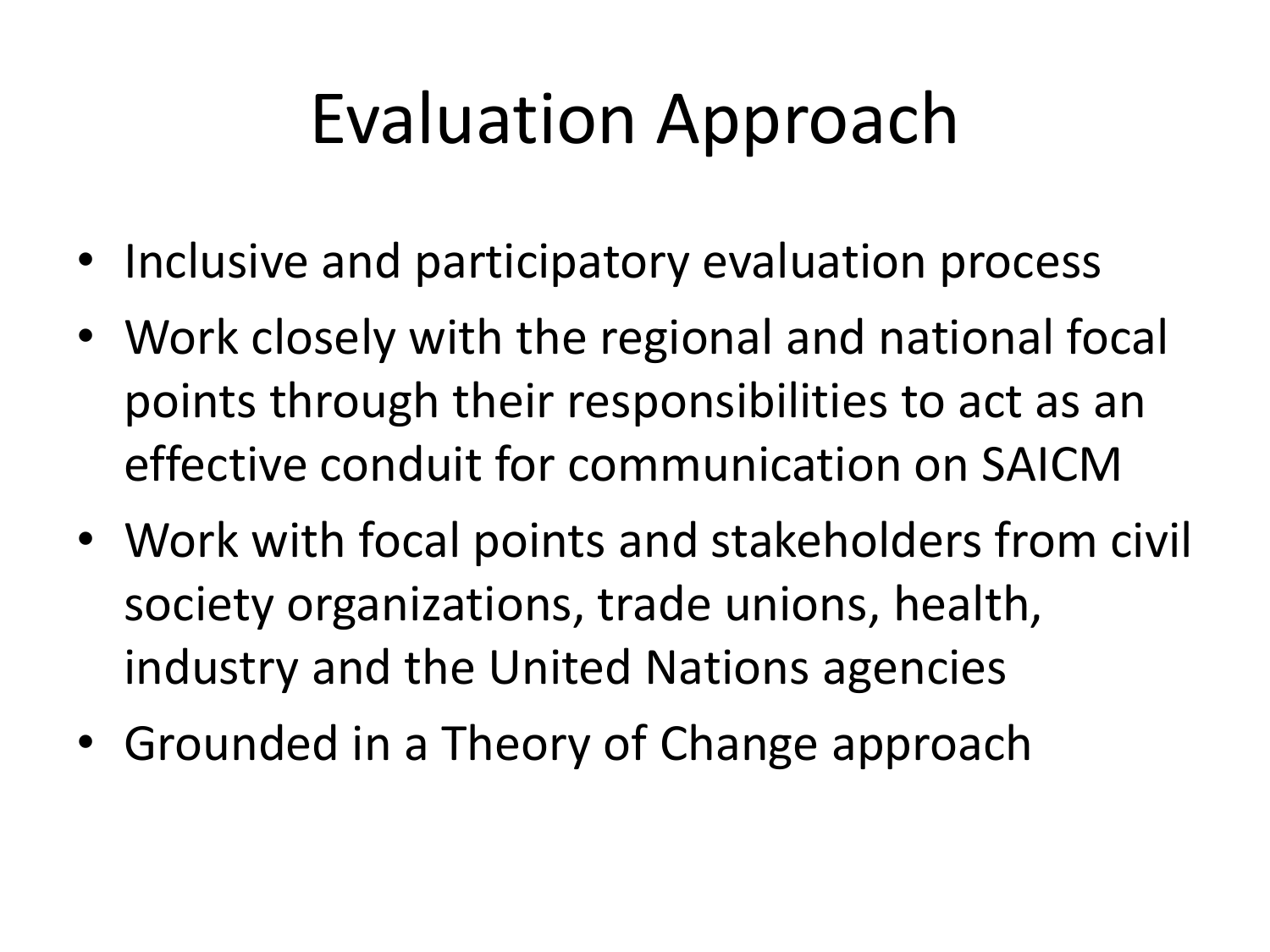## What is a Theory of Change approach?

- Explore how change happens more broadly and what that means
- Less focus on activities, deeper reflection on change
- Suits complex situations where cause and effect are less predictable and difficult to understand:
	- Identifies vision of success and preconditions for success
	- Maps actors involved and relationships
	- Aligns strategies identifying what organisation can do directly and those in collaboration with others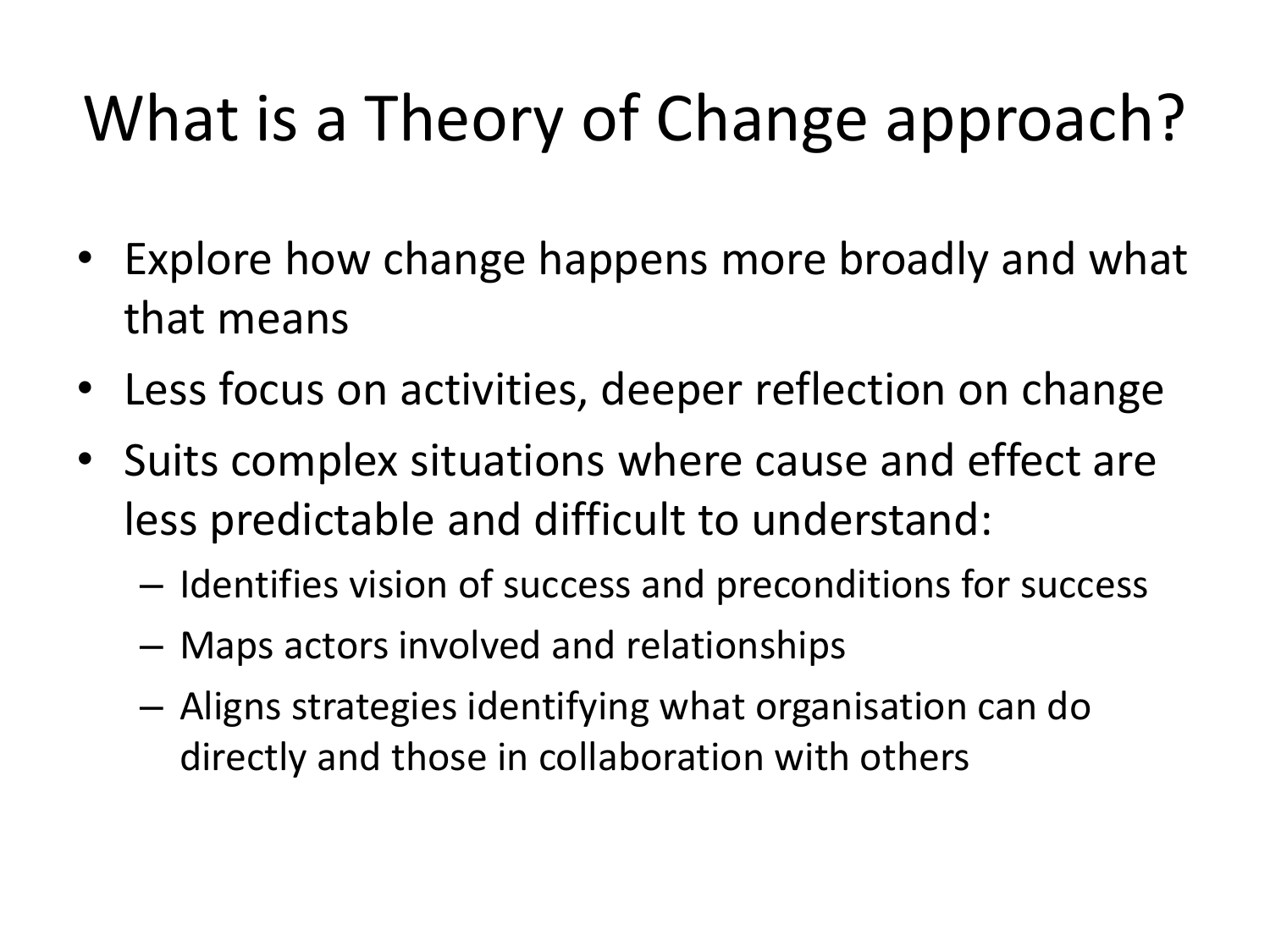#### Why a Theory of Change for SAICM?

- Complex nature of SAICM as an international voluntary agreement with multiple actors and differing perspectives
- Combining retrospective and prospective approaches
- Both explanatory and exploratory
- Theory developed will reflect perspectives of different actors involved in SAICM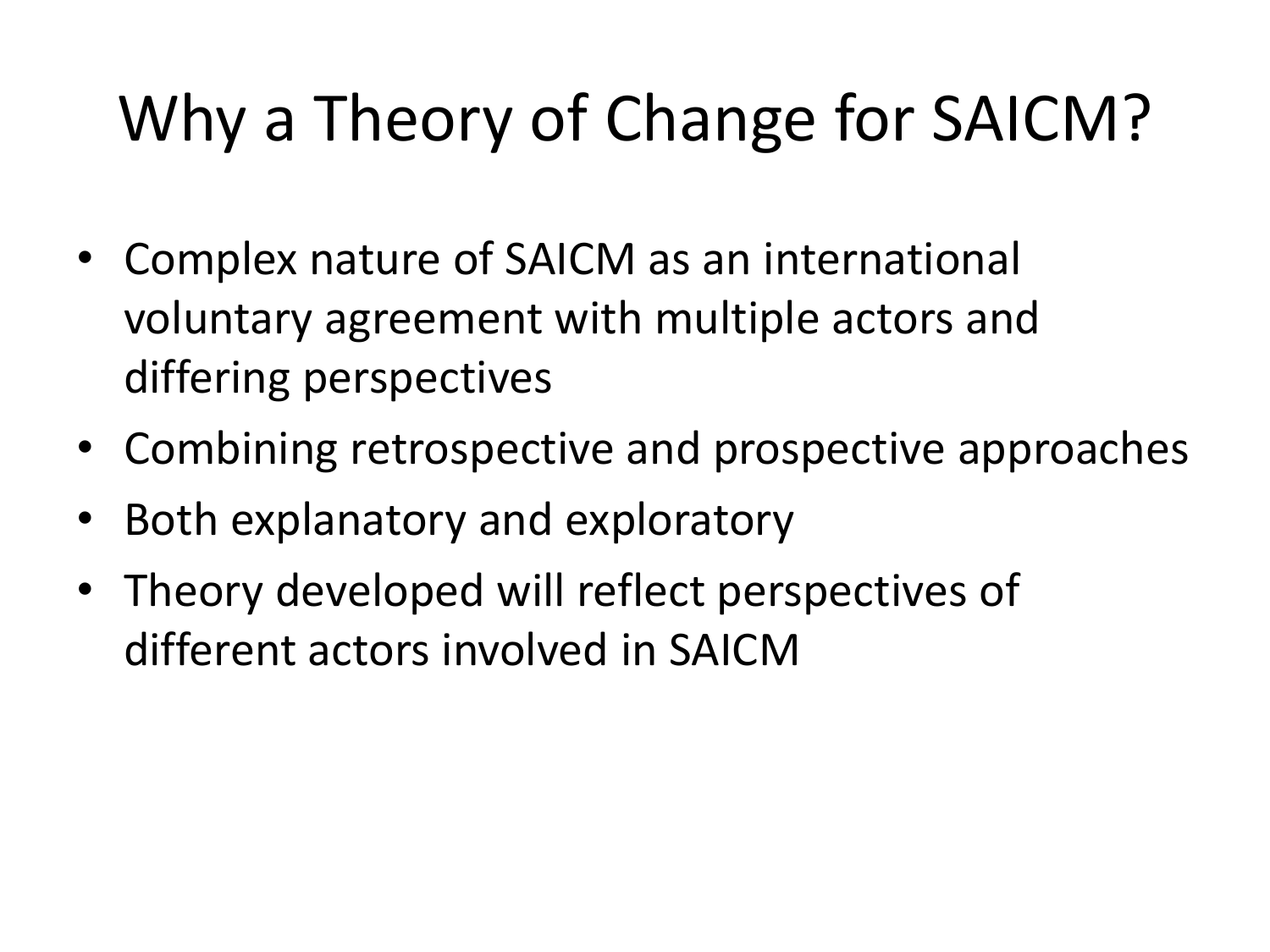## Stages in Evaluation

- Interim report November 2016 to January 2017
- Comprehensive evaluation and review period February to October 2017
- Draft report end of 2017
- Final report OEWG3 in 2018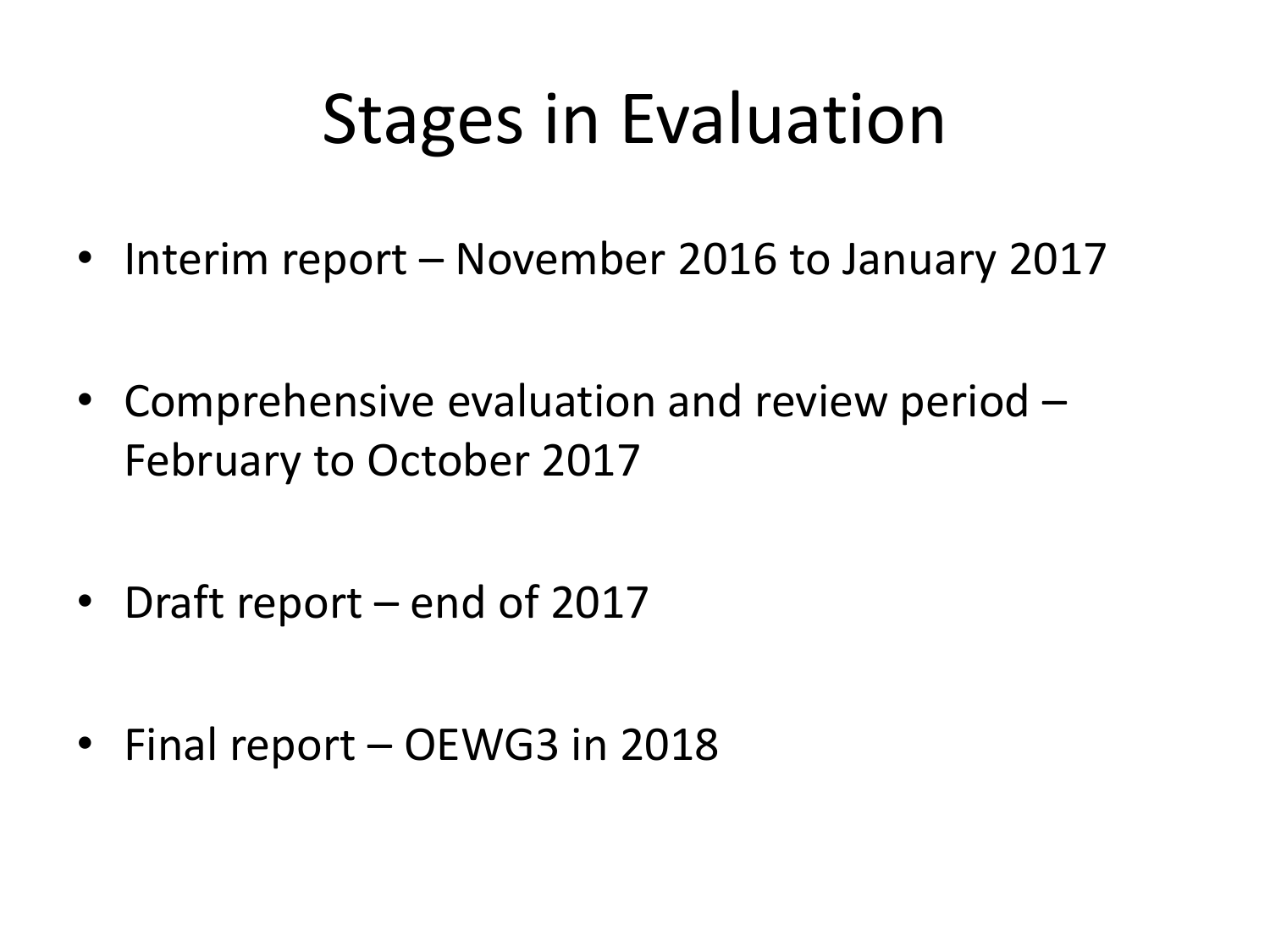# Interim Report: on line survey

- 185 responses (143 English; 22 French; 20 Spanish)
- 69% government; 9% international organisation; 1% NGO:TU; 14% Industry; 1% NGO: health; 6% NGO: public interest (n=175)
- 57% national focal point; 2% regional focal point; 10% inter-governmental org focal point; 9% bureau; 10% NGO focal point; 13% Industry focal point (n=143)
- 23% Africa; 10% Asia-Pacific; 11% Central & Eastern Europe; 14% Latin America & Caribbean; (n=175) 23% Western Europe & Other Group; 18% Global
- 57% male 43% female (n=127)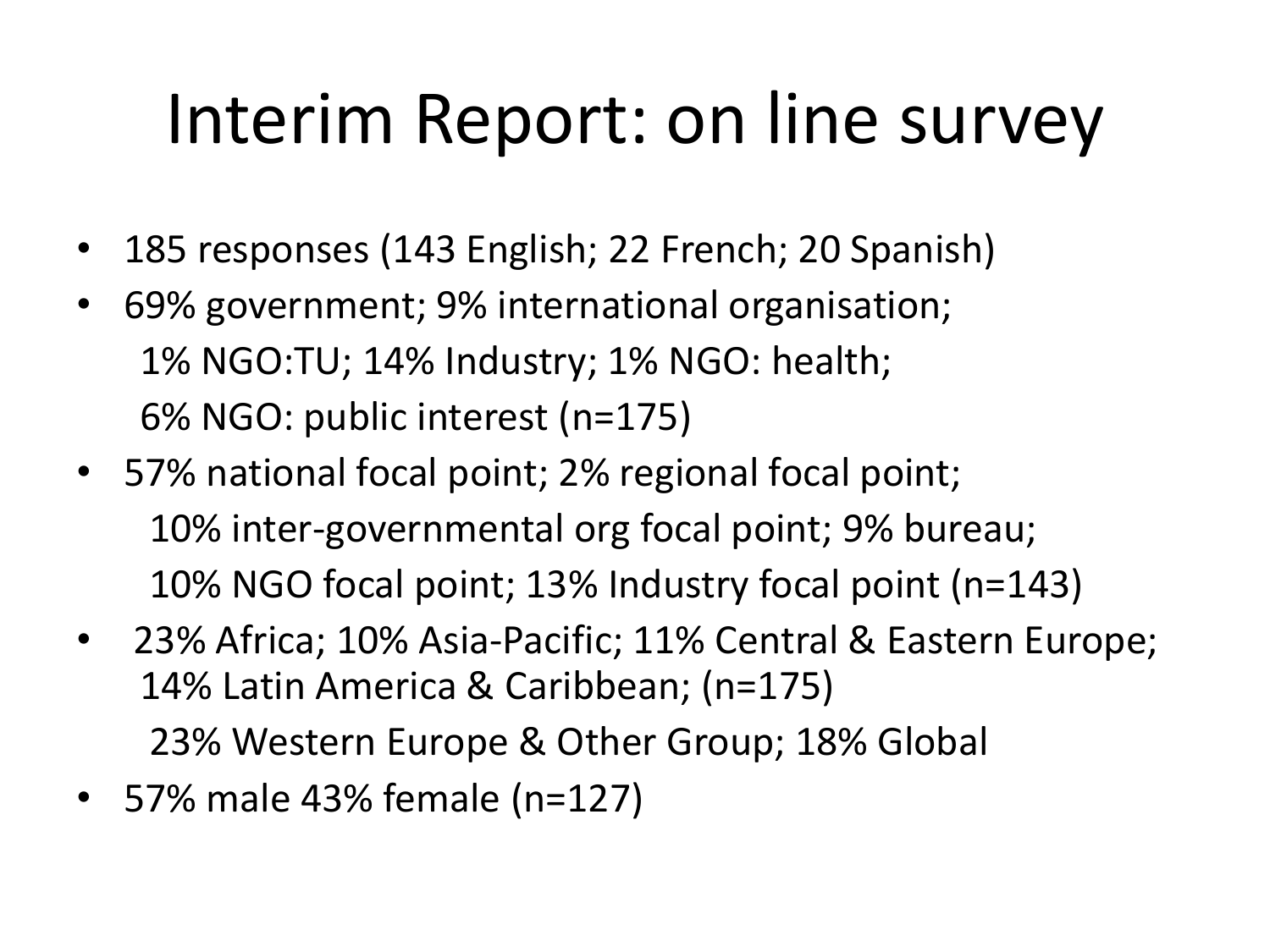## Perceptions of degree of success in achieving the Strategic Approach OPS objectives

|                       | very<br>successful | Some           | Little         | unsuccessful |
|-----------------------|--------------------|----------------|----------------|--------------|
|                       |                    | <b>SUCCESS</b> | <b>SUCCESS</b> |              |
| <b>Risk reduction</b> | 18%                | 63%            | 16%            | 2%           |
| Knowledge             | 27%                | 58%            | 13%            | 2%           |
| Governance            | 21%                | 56%            | 19%            | 4%           |
| Capacity-             |                    |                |                |              |
| building              | 25%                | 45%            | 26%            | 3%           |
| Illegal int traffic   | 13%                | 40%            | 24%            | 23%          |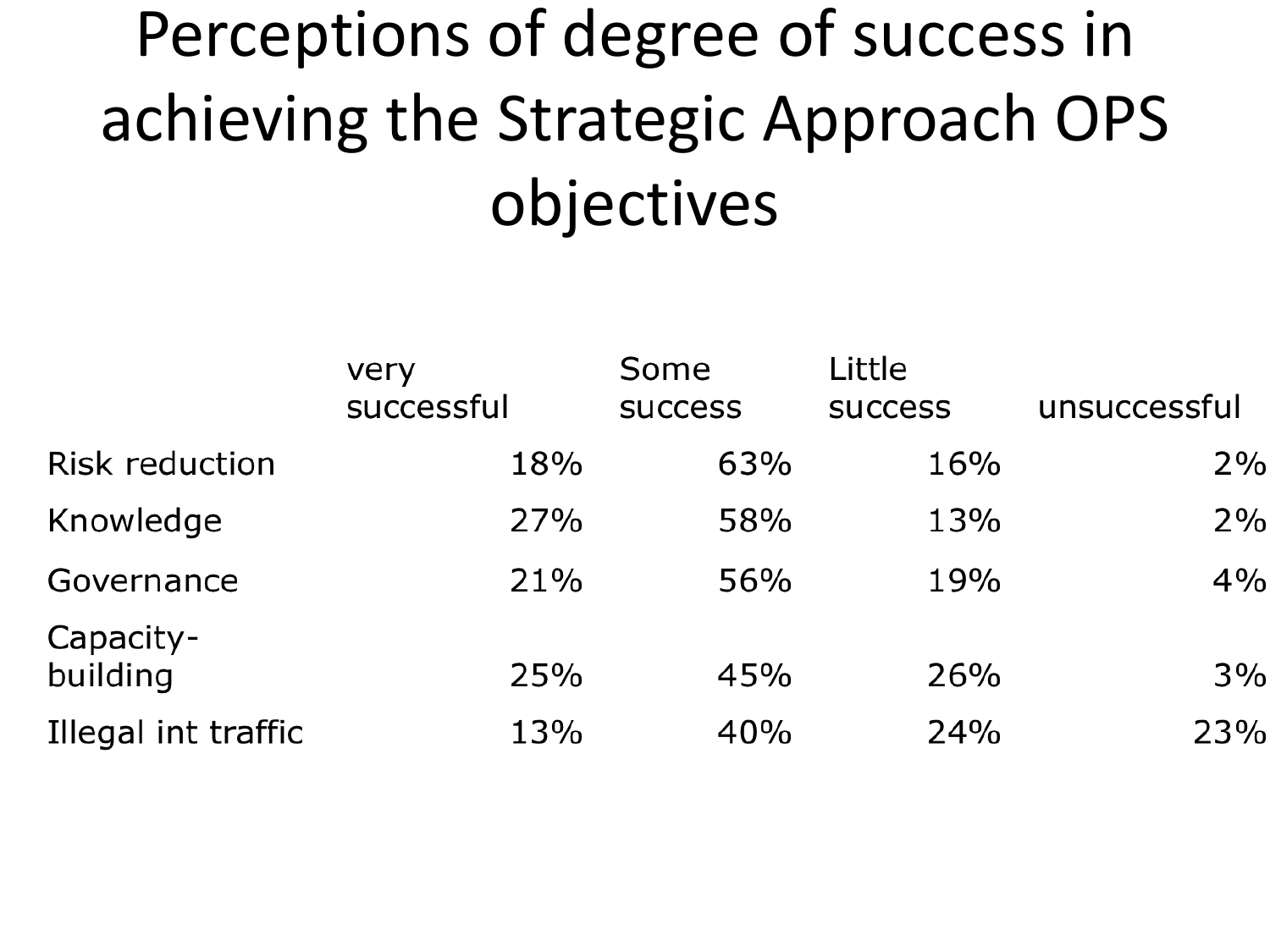#### Degree of success in incorporating the SAICM emerging policy issues and other issues of concern your activities

|                             | very successful some success little success unsuccessful |     |     |     |
|-----------------------------|----------------------------------------------------------|-----|-----|-----|
| lead in paint               | 43%                                                      | 43% | 7%  | 7%  |
| chemicals in prodcuts       | 25%                                                      | 48% | 17% | 10% |
| nanotech                    | 33%                                                      | 33% | 21% | 13% |
| <b>HSLEEP</b>               | 26%                                                      | 36% | 21% | 17% |
| endocrine                   | 35%                                                      | 37% | 14% | 14% |
| environ persistent          | 16%                                                      | 44% | 27% | 13% |
| perflourinated              | 22%                                                      | 53% | 11% | 13% |
| highly hazardous pesticides | 42%                                                      | 38% | 11% | 9%  |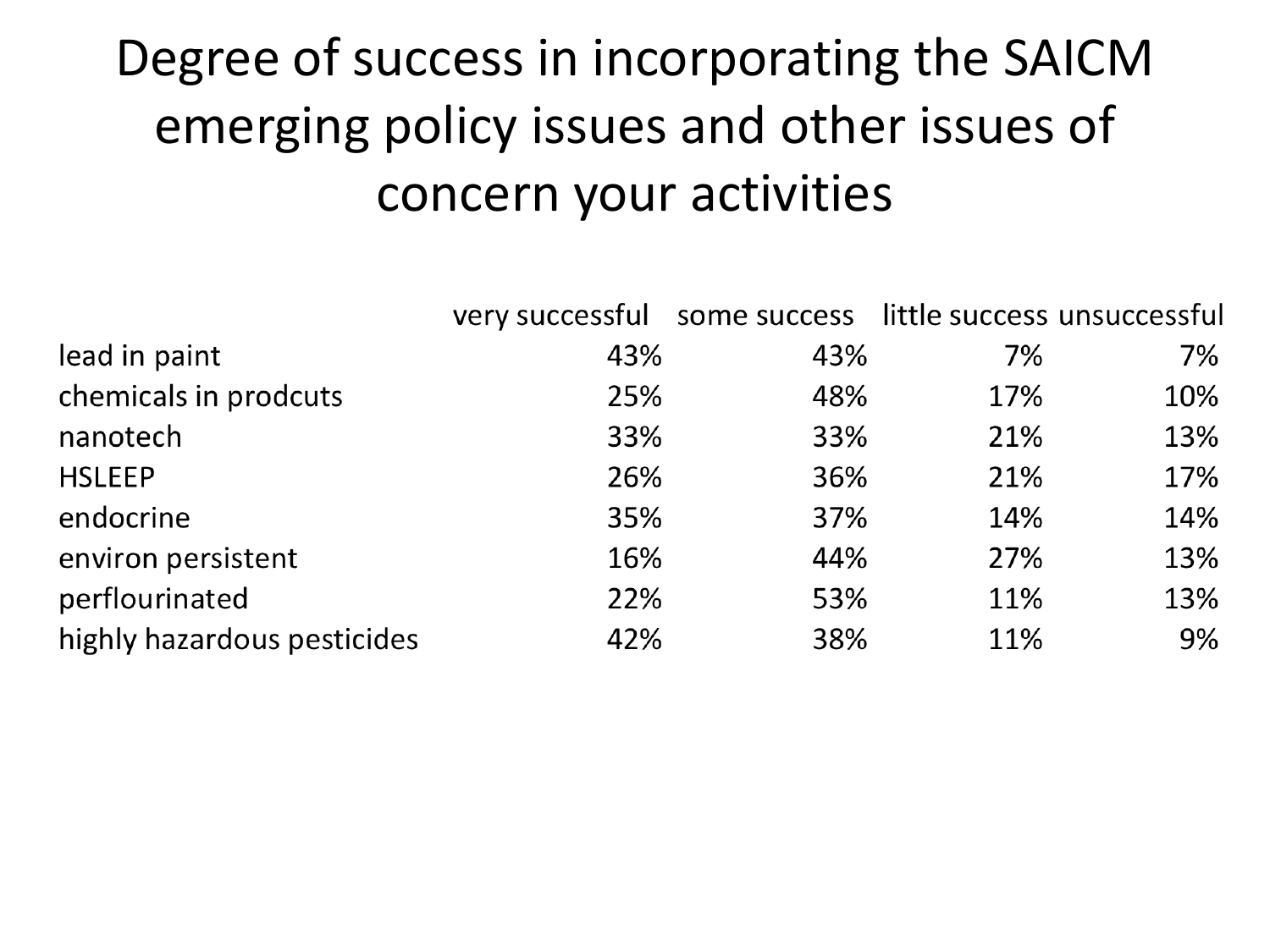#### Relevance to SDGs

- Concerns about chemicals and waste embedded throughout most of SDGs – goals and targets
- Opportunities for further mainstreaming of chemicals and waste in national development plans
- Vulnerable groups highly visible in targets
- Achieving targets will depend on achieving five overarching policy objectives
- Depend on collaboration and cooperation between SAICM stakeholders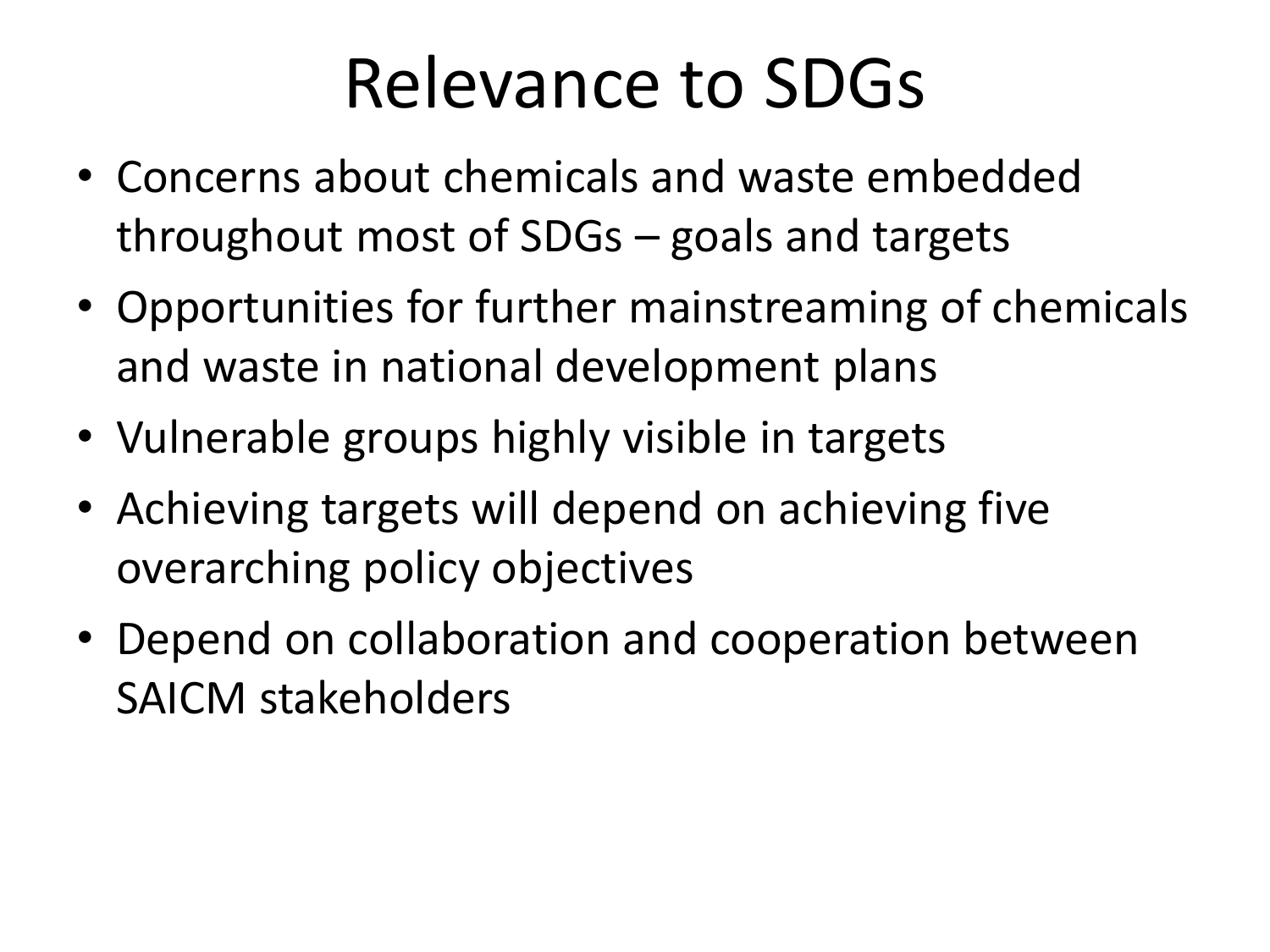## SAICM 20 indicators in measuring progress towards the 2020 goal

- Beyond 2020 challenge and opportunity to align indicators of progress to the SDG targets
- User friendly, simple and straightforward
- Represent a good baseline...BUT
- Evolved over time
- Not focused on measuring impact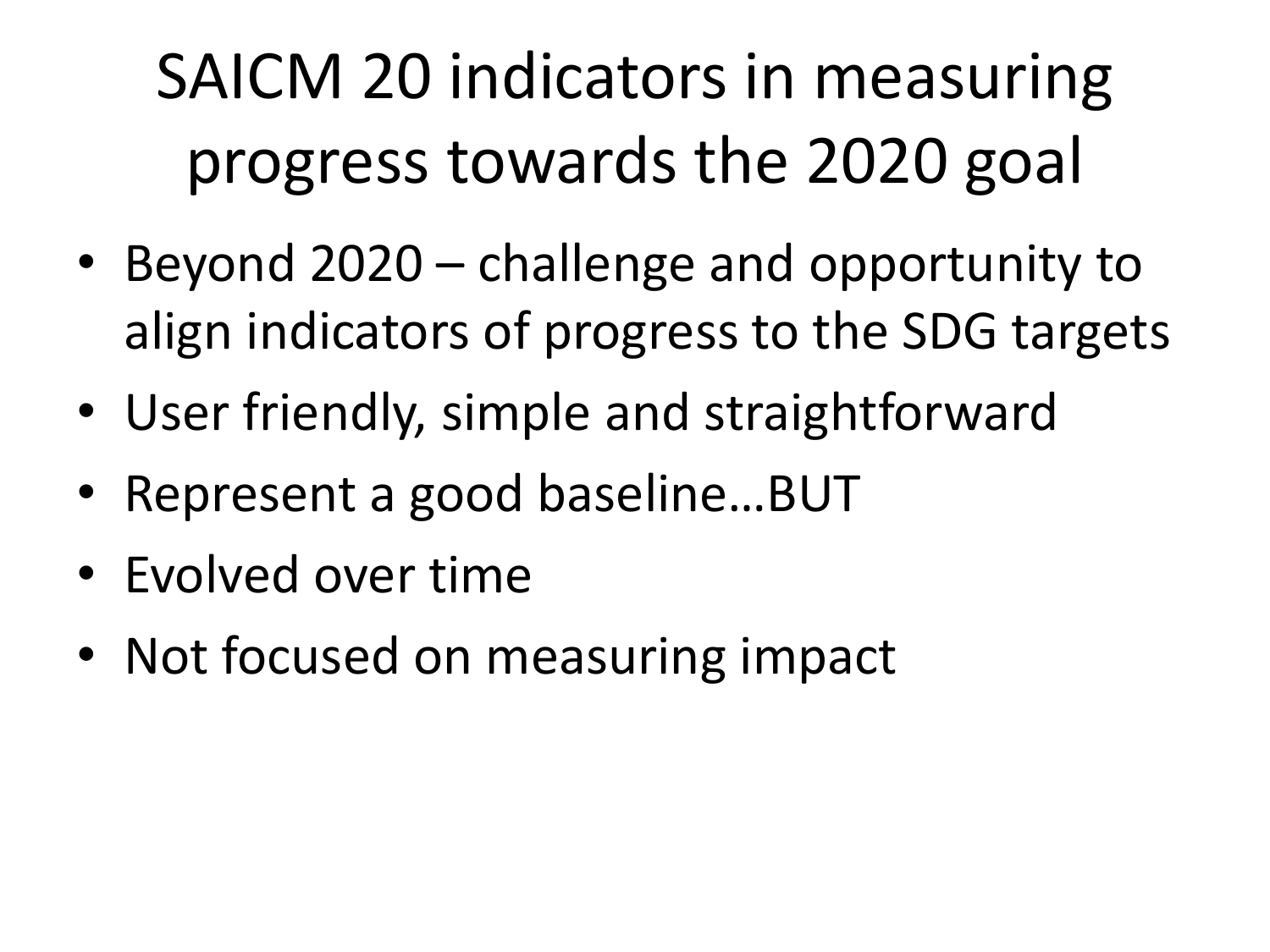## Draft Report Process

- Focus Group discussions during the intersessional meeting
- Engagement with stakeholders at the Basel, Rotterdam and Stockholm COPs (April / May 2017)
- Other Focus Group discussions and one-toone interviews with stakeholders
- Engaging with stakeholders to ensure perspectives are included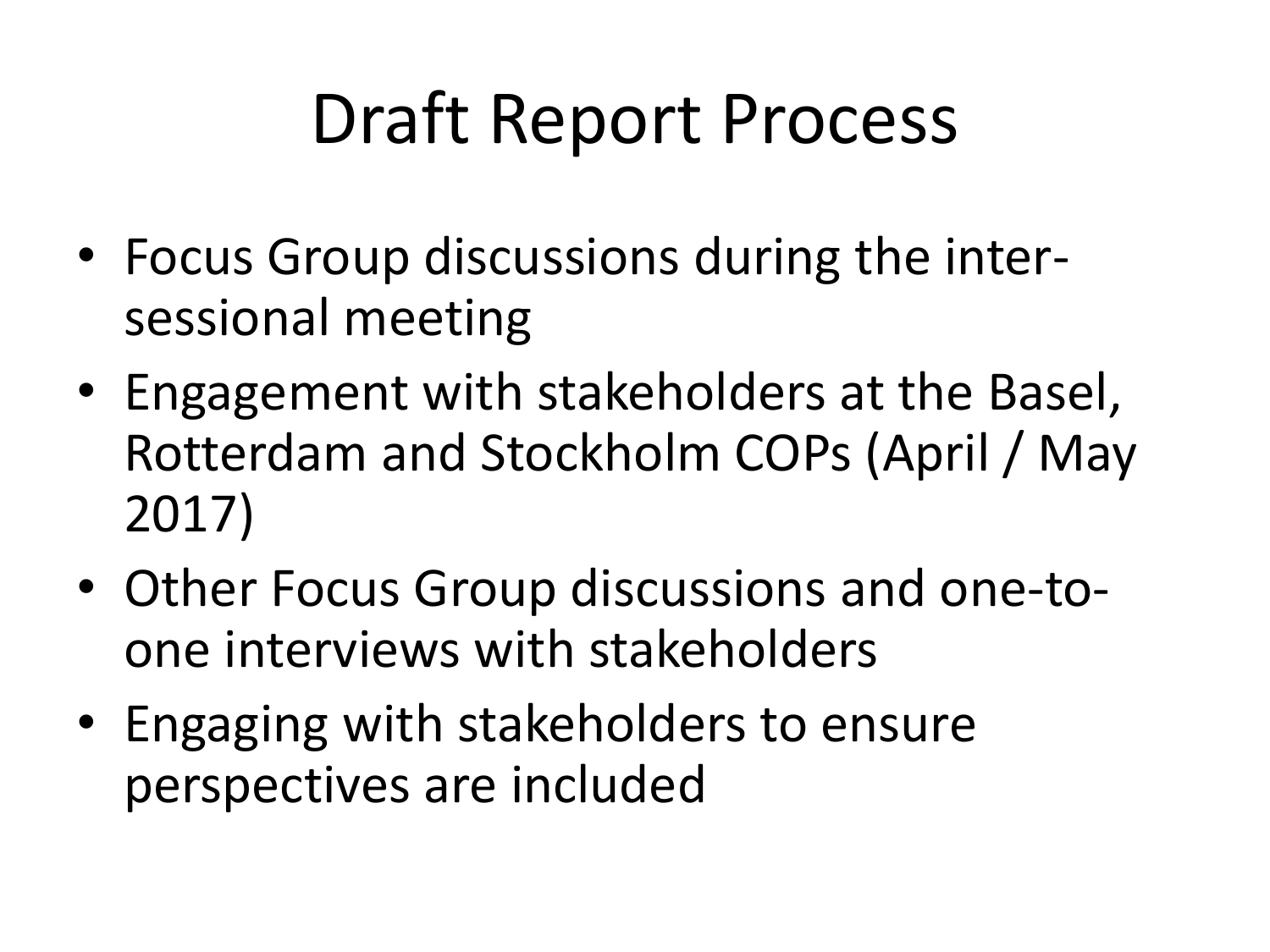#### Draft Report – December 2017

- Comprehensive and complete assessment of evaluation
- Presented to the intersessional process considering SAICM and the sound management of chemicals and waste beyond 2020 at its second meeting.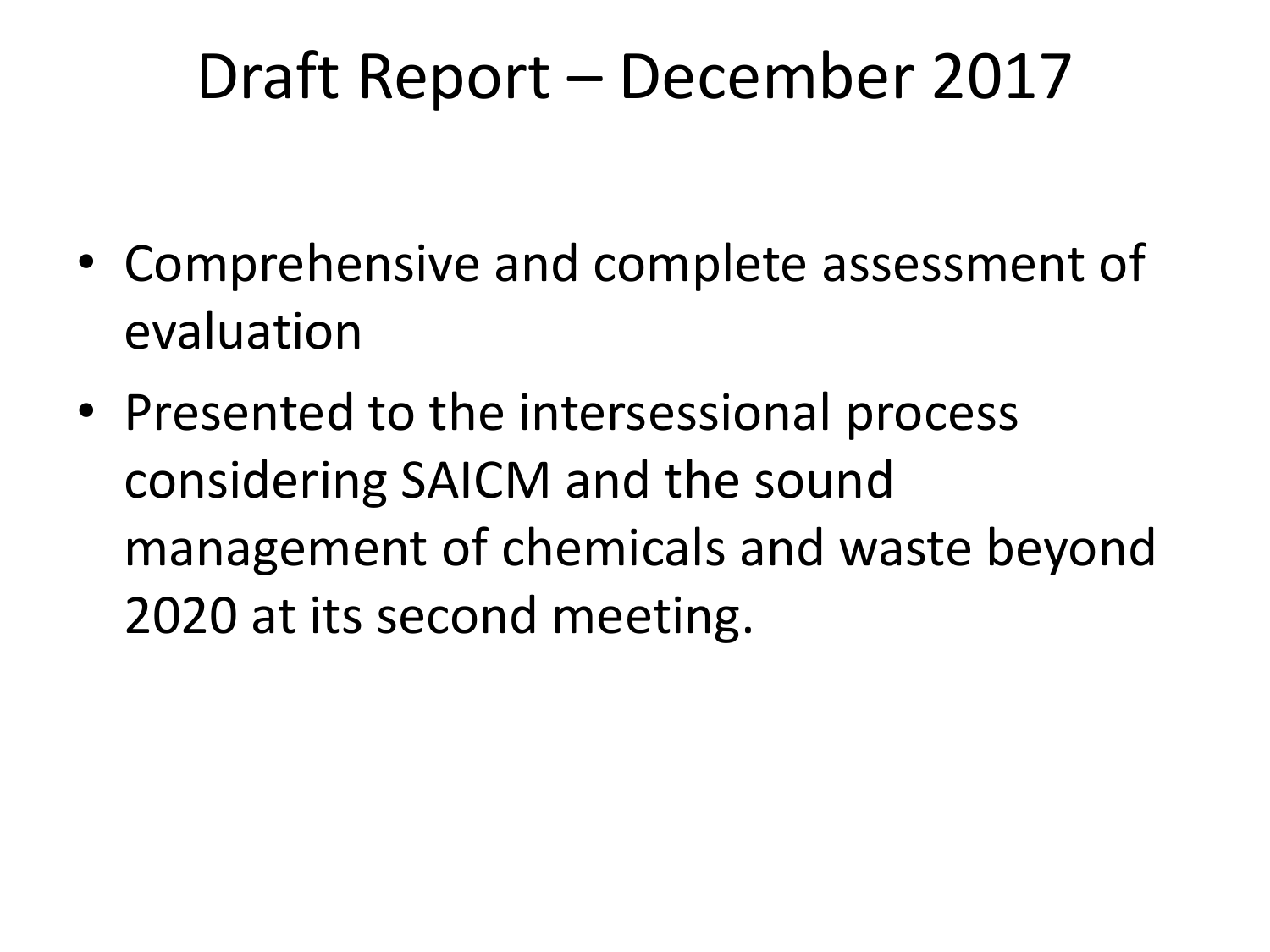#### Final Report Process

- Draft report to be circulated to all stakeholders, inviting feedback and comments
- Follow up discussions with individual stakeholder representatives
- Report will reflect the feedback and comments
- Finalized for OEWG3